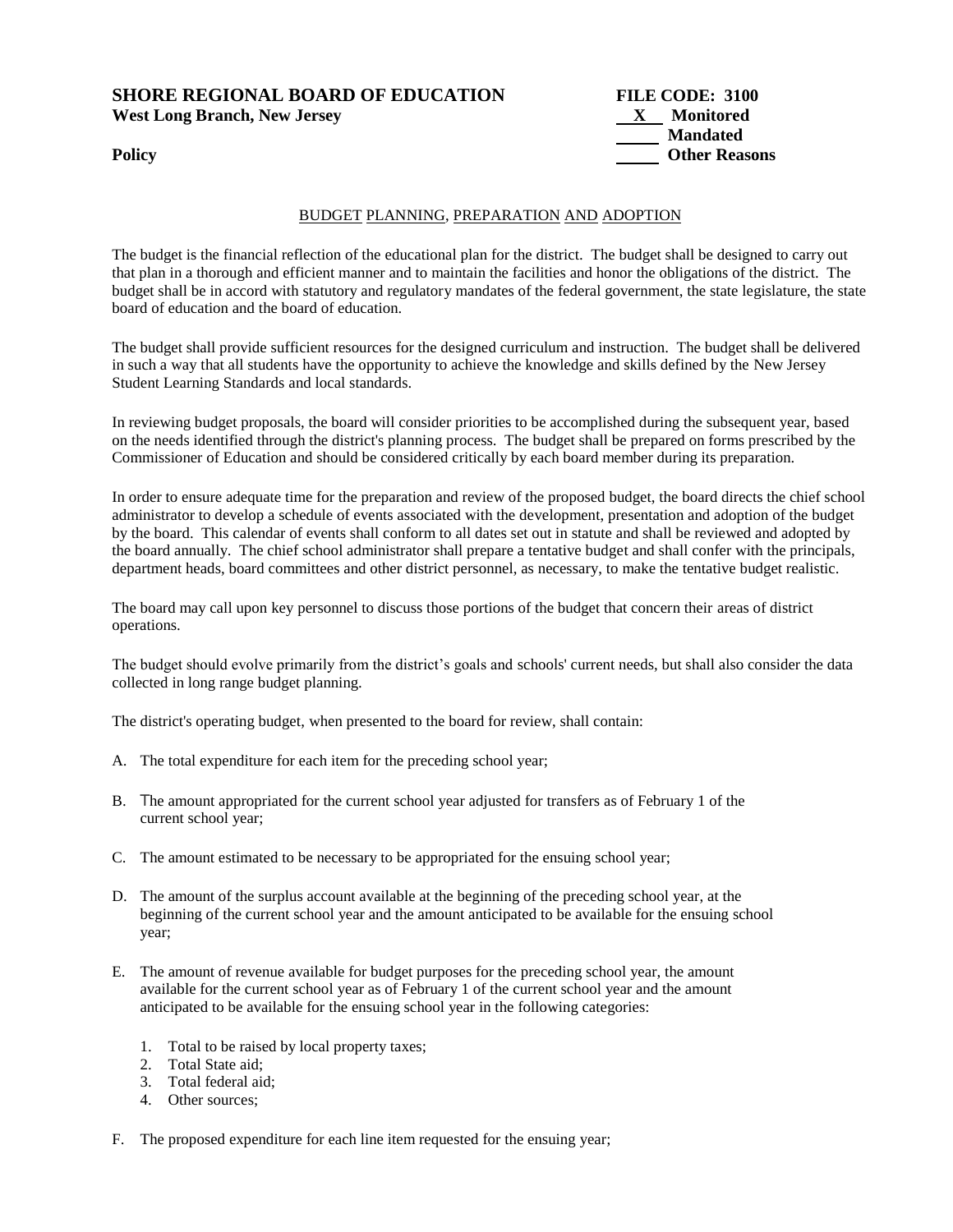### BUDGET PLANNING, PREPARATION AND ADOPTION (continued)

- G. The anticipated expenditure for each existing line item in the current school year;
- H. The actual expenditure for each then existing line item from the immediately completed school year;
- I. A description of each line item;
- J. An estimate of the pupil population for the coming school year by grade;
- K. The current pupil population by grade;
- L. An estimate of the staff needed for the coming school year by grade and/or by subject;
- M. Actual staff for the current year;
- N. Anticipated revenue by sources and amounts;
- O. Amount of surplus anticipated at the end of the current school year including accumulated surplus;
- P. All other expenses projected for the coming year, anticipated for the present year, and incurred in the preceding year, on the district level; and
- Q. Projected impact on tax rate.

#### Budget Adoption and Submission

Annually, on or before March 4, the board shall adopt and submit to the executive county superintendent for approval, together with such supporting documentation as prescribed by the commissioner, a budget that provides for a thorough and efficient (T&E) education. The board shall submit at the commissioner's request supplemental information such as documents, contracts, reports, and financial records and statements required by law or regulation, or other information necessary to conduct a review of the school district's annual spending plan. Additional information may include, but need not be limited to:

- A. Contracted services;
- B. Health benefits;
- C. Operation and maintenance of plant services;
- D. Utilities and where applicable, an analysis of savings by not using the Alliance for Competitive Energy Services (ACES) or Alliance for Competitive Telecommunications (ACT);
- E. Purchased professional services;
- F. Textbook adoptions;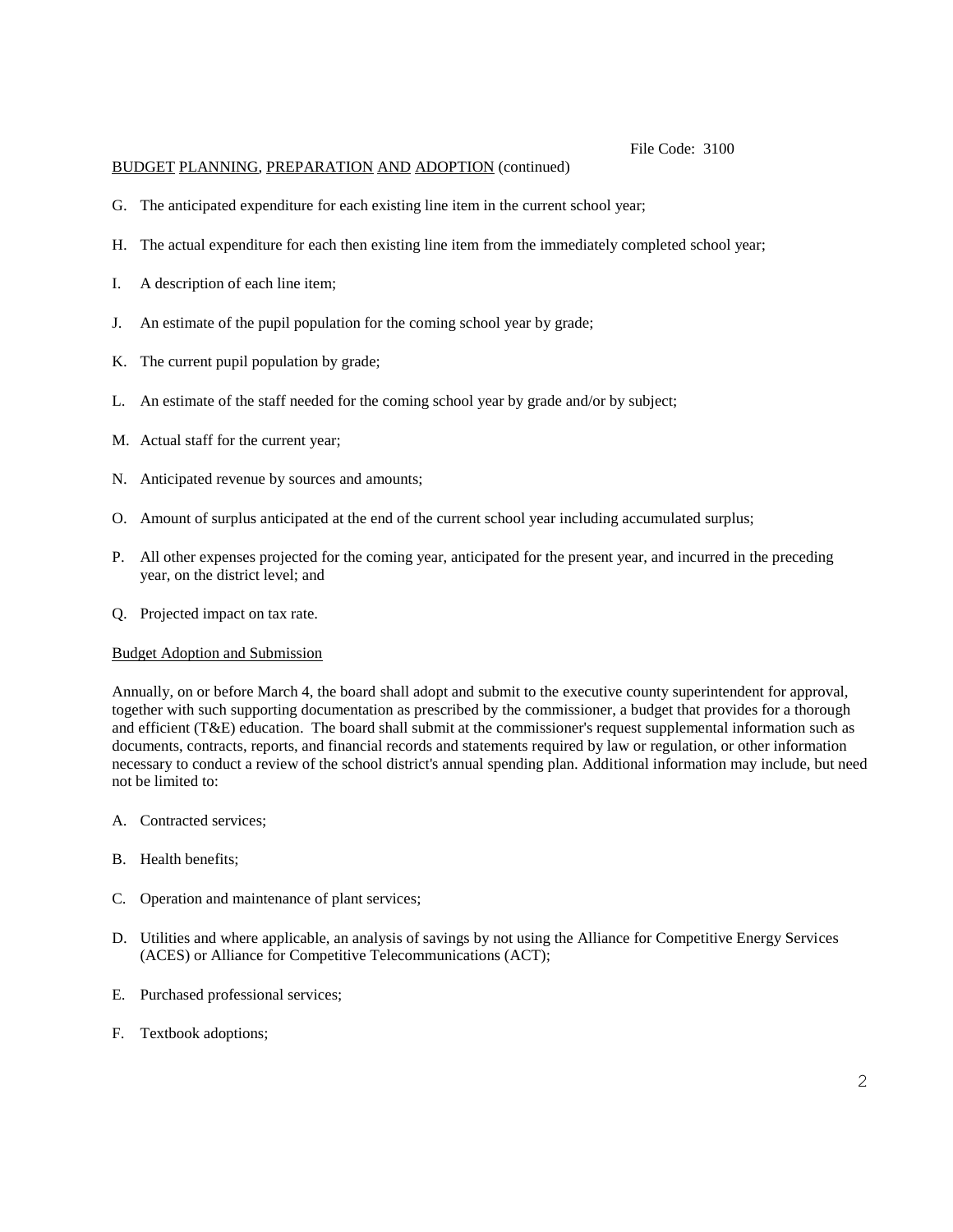## BUDGET PLANNING, PREPARATION AND ADOPTION (continued)

- G. Equipment purchases;
- H. A detailed list of efforts to improve administrative efficiency and realize other potential or real cost savings;
- I. An accounting and analysis of:
	- 1. Actual salary breakage in the year prior to the prebudget year for replacement of staff that retired or left district employment before or during the year;
	- 2. Actual or estimated salary breakage, as available, for the prebudget year for replacement of staff that retired or left district employment or are known to be retiring or leaving district employment before the end of the prebudget year; and
	- 3. Estimated salary breakage for the budget year for replacement of staff known to be retiring or leaving district employment at the end of the prebudget year;
- J. A list of budgeted positions and salaries that have been vacant for more than one year;
- K. A list of aides and salaries that are not mandated for preschool and kindergarten or required by IEP for special education; and
- L. A list of appropriations to fund deficits in any of the school district's enterprise fund activities;
- M. Supporting documentation in regard to the employment contracts of the chief school administrator, any assistant chief school administrator, the school business administrator, and any employee with an annual salary that exceeds \$75,000 who is not a member of a collective bargaining unit.

The annual budget proposal must be adopted by a roll call majority vote of the full membership of the board. Once adopted, the proposal represents the position of the board, and all reasonable means shall be employed by the board to present and explain that position to all community residents and taxpayers.

#### Budget Hearing

The date of the public hearing shall be advertised in at least one newspaper published in the district not less than 4 days prior to the fixed date. If there is no newspaper published in the district it shall be advertised in at least one newspaper circulated in the district. The notice shall include the hours and place the budget will be on file and open to the examination of the public. The budget shall be open to examination from the date of the notice publication until the date of the holding of the public hearing.

The board of education shall hold such public hearing on the date and at the time and place, fixed annually by the board (see: the Department of Education *School Election and Budget Procedures Calendar* posted by the Office of School Finance at http://www.state.nj.us/education/finance/), *The date of the hearing shall be fixed between March 22 and March 29 for boards with an April election or districts with a board of school estimate. The date of the hearing shall be fixed between April 24 and May 7 for boards with a November election.* At the public hearing the taxpayers and other interested persons shall have an opportunity to present objections and to be heard with respect to said budget and the amounts of money necessary to be appropriated and the various items and purposes for which the same are to be appropriated for the use of the public schools in the district for the ensuing school year.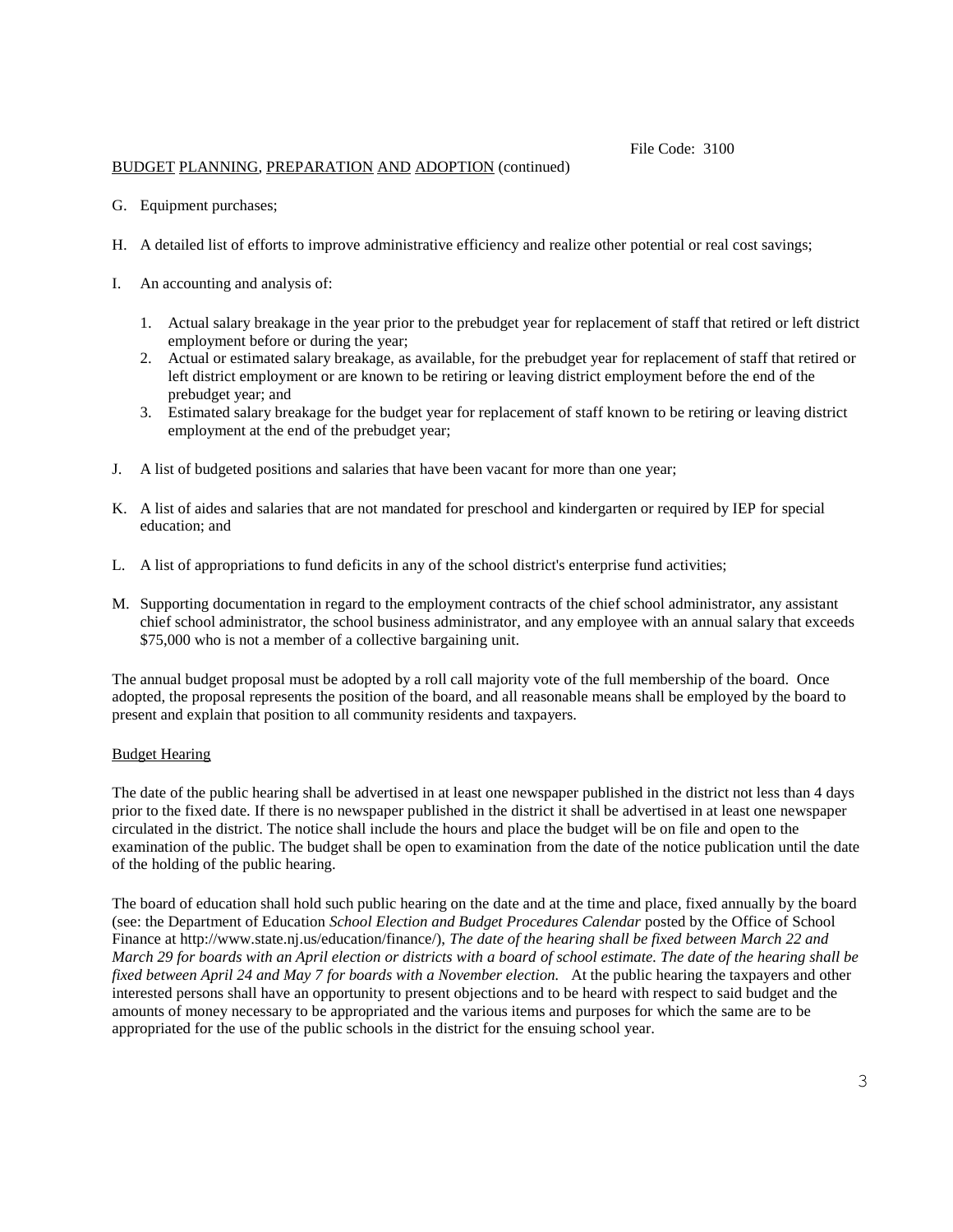## BUDGET PLANNING, PREPARATION AND ADOPTION (continued)

The budget shall be maintained on the district website and made available in print within 48 hours after the public hearing.

All board members are expected to attend the public hearing on the budget.

### Public Notification of the Budget

Since the budget is the legal basis on which the school tax rate is established, the annual school budget process is an important means of communication within the school organization and with district residents. The community shall be notified of and encouraged to attend all board meetings at which preliminary budget discussions will be held. The legally required public hearing on the proposed budget shall be held after the budget has been approved by the executive county superintendent and within the statutorily prescribed timelines.

The budget as adopted for the school year shall be provided for public inspection on the district's Internet site, if one exists, and made available in print in a "user-friendly," plain language budget summary format within 48 hours after the public hearing on the budget.

- A. The budget shall be maintained on the district's website, if one exists, with a visible link off the main page, for the entire budget year and revised, as applicable, when changed as follows:
	- 1. Prior to adoption of a separate proposal(s);
	- 2. Upon voter rejection of a separate proposal(s);
	- 3. Upon municipal action on a voter rejected base budget question; and
	- 4. For any subsequent determination on an application for restoration to the Commissioner.
- B. The user-friendly budget shall include:
	- 1. All appropriation line items aggregated by item type;
	- 2. The school tax rate;
	- 3. The equalized school tax rate;
	- 4. Revenues by major category;
	- 5. The amount of available surplus;
	- 6. A description of unusual revenues or appropriations, with a description of the circumstances of the revenues and appropriations; and
	- 7. A list of shared services agreements in which the district is participating.

#### Appropriation of Funds

(Option 1 – for districts with an annual April school election)

The board shall fix and determine by a recorded roll call majority vote of the full board, at or after the public hearing on the budget but not later than 18 days prior to the April school election, the amount of money to be raised pursuant to the School Funding reform Act of 2008 and any additional funds to be voted upon by the voters at the April school election. The sum or sums shall be designated in the notice calling the election as required by law.

The board may submit a separate budget proposal or proposals to the voters for additional general fund tax levies which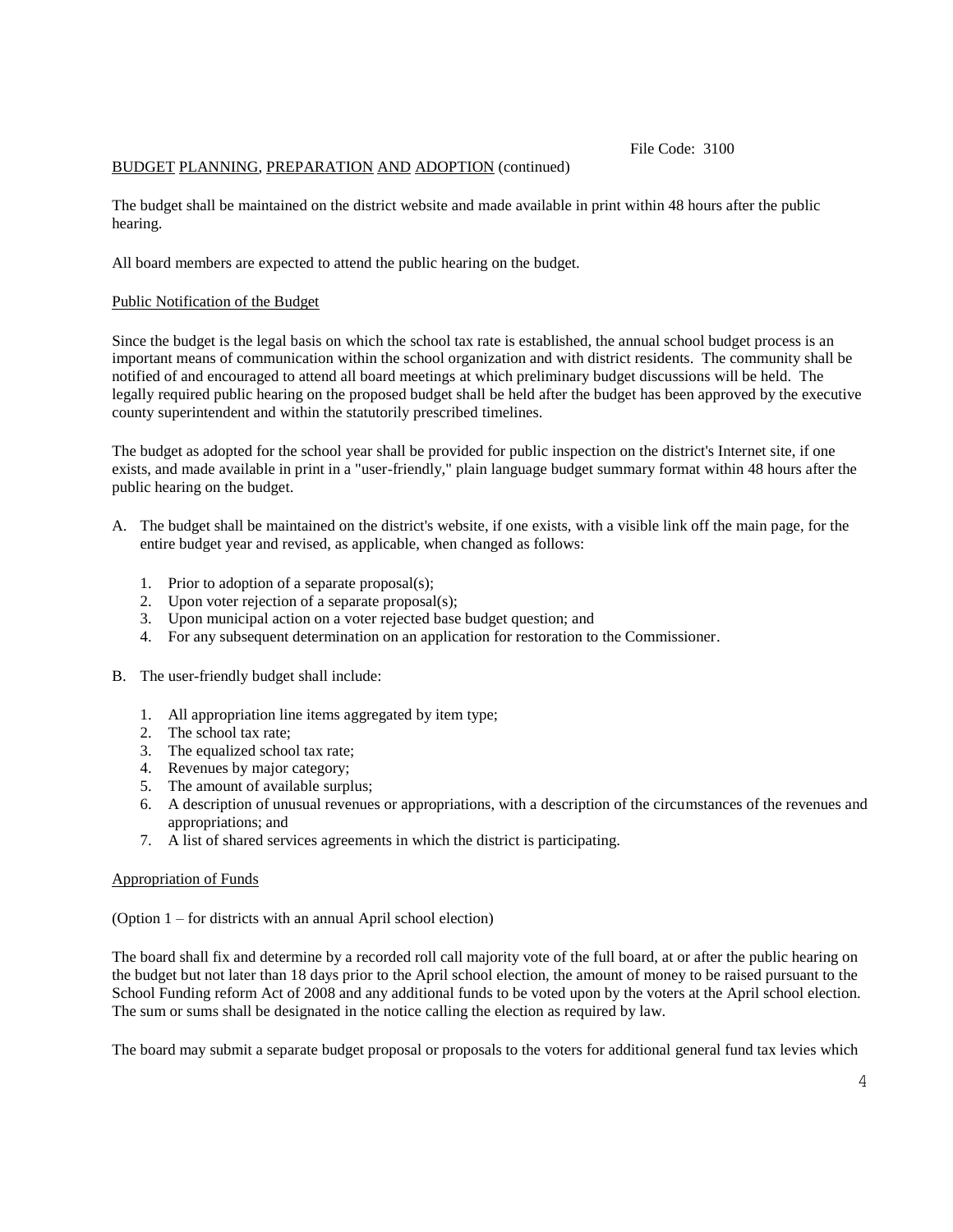### BUDGET PLANNING, PREPARATION AND ADOPTION (continued)

may be in excess to that which has been determined necessary for all students to have an opportunity to achieve the New Jersey Student Learning Standards and a thorough and efficient education. The board shall adopt any such questions by a recorded roll call majority vote of the full board.

(Option 2 – for districts with an annual November school election)

The board shall fix and determine by a recorded roll call majority vote of the full board, at or after the public hearing on the budget but not later than May 14, the amount of money to be raised pursuant to the School Funding reform Act of 2008 and any additional funds to be voted upon by the voters at the April school election. The sum or sums shall be designated in the notice calling the election as required by law.

The board may submit a separate budget proposal or proposals to the voters for additional general fund tax levies which may be in excess to that which has been determined necessary for all students to have an opportunity to achieve the New Jersey Student Learning Standards and a thorough and efficient education.

| Adopted:             | September 23, 2010             |
|----------------------|--------------------------------|
| NJSBA Review/Update: | March 2012, Sept 21, 2016      |
| Readopted:           | July 26, 2012, January 5, 2017 |

#### Key Words

Budget Planning, Preparation and Adoption; Planning; Budget

| <b>Legal References:</b> | N.J.S.A. 18A:7F-43 et seq.                | School Funding Reform Act of 2008                                                                                 |
|--------------------------|-------------------------------------------|-------------------------------------------------------------------------------------------------------------------|
|                          | N.J.S.A. 18A:1317, 19, 23                 | Submission of budget; annual regional school election                                                             |
|                          | N.J.S.A. 18A:227, 8                       | Preparation of budgets                                                                                            |
|                          | through $-8.2$ and $-9$ through 13        |                                                                                                                   |
|                          | N.J.S.A. 18A:2214                         | Fixing appropriations to be made; notice of intent to appeal<br>(Type I districts)                                |
|                          | N.J.S.A. 18A:2225                         | Borrowing against appropriations on notes (Type I districts)                                                      |
|                          | N.J.S.A. 18A:2226                         | Type II district with board of school estimate;                                                                   |
|                          | through 31                                | determination; certification and raising of appropriations;<br>notice of intent to appeal amount of appropriation |
|                          | N.J.S.A. 18A:2232, 33                     | Type II districts without board of school estimate;<br>determination of appropriation                             |
|                          | N.J.S.A. 18A:39-1.5                       | Adoption of policy regarding transportation of students                                                           |
| along hazardous routes   |                                           |                                                                                                                   |
|                          | N.J.S.A. 19:60-1                          | School elections, adjustments, ballots                                                                            |
|                          | N.J.A.C. 6A:8-1.1 et seq.                 | <b>Standards and Assessment</b>                                                                                   |
|                          | <u>N.J.A.C.</u> 6A:23A-8.1 <u>et seq.</u> | Budget Submission, support documentation, website<br>publication                                                  |
|                          | N.J.A.C. 6A:23A-15.2                      | Per pupil calculation, notification and caps (charter schools)                                                    |
|                          | N.J.A.C. 6A:23A-15.3                      | Enrollment counts payments process and aid adjustment                                                             |
|                          |                                           | (charter schools)                                                                                                 |
|                          | N.J.A.C. 6A:23A-22.4                      | Financial requirements (charter schools)                                                                          |
|                          | <u>N.J.A.C.</u> 6A:26-10.1 et seq.        | Purchase and lease Agreements                                                                                     |
|                          | N.J.A.C. 6A:30-1.1et seq.                 | Evaluation of the Performance of School Districts                                                                 |